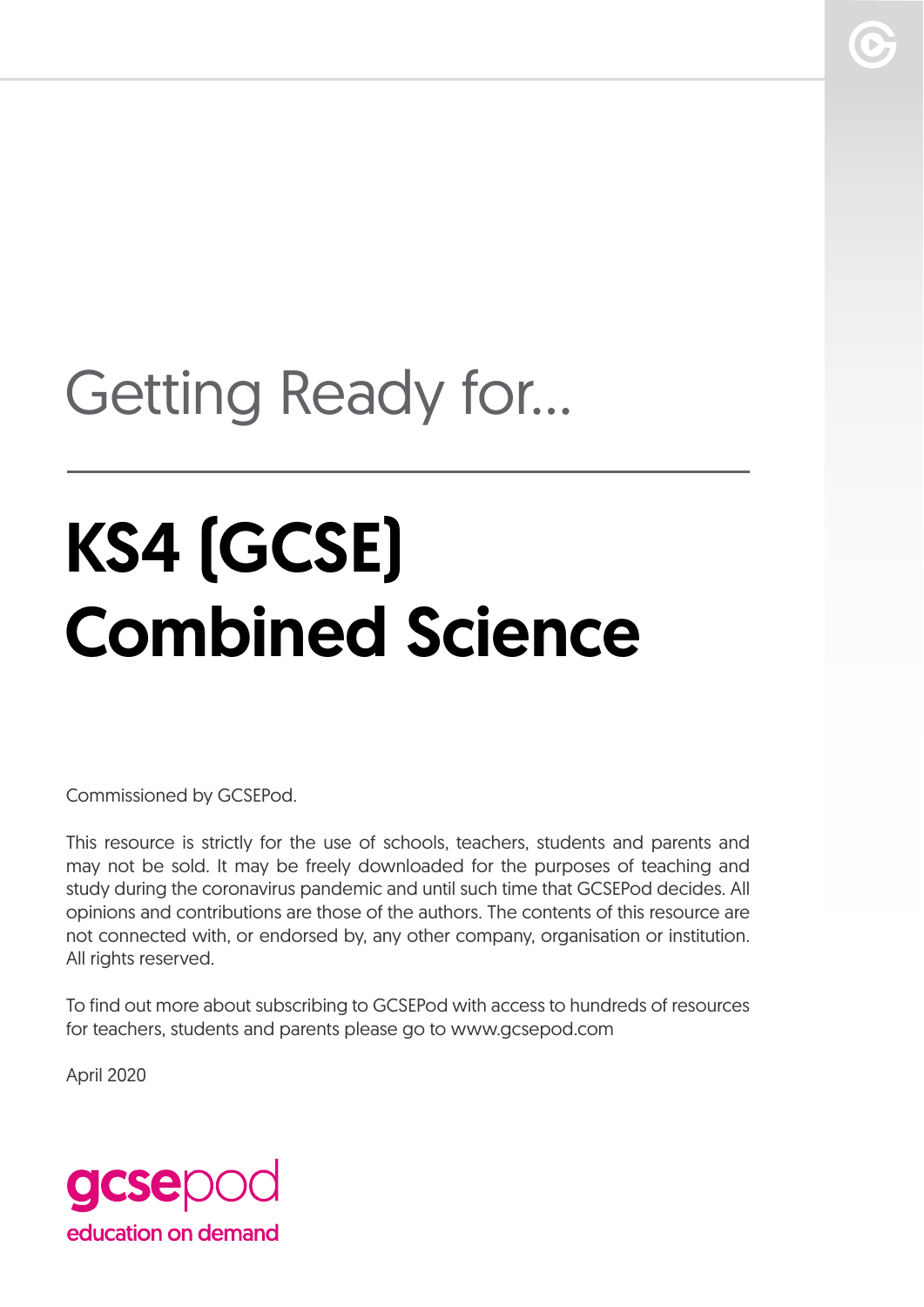# Preparing for Your Biology Studies

# Cells and organisms, including the role of diffusion and respiration

a. Can you describe how to use a light microscope to observe and draw plant and animal cells? This is a required practical at GCSE and you will need to be able to calculate magnification using the formula:

#### magnification = size of the image/real size of the object

You will need to be able to make use of standard form, which you will also learn in your maths lessons.

- b. Are you able to name the structures (also known as components and organelles) found in plants and animal cells and describe their functions? You will need to be able to compare the structures of plant and animal cells. Can you describe how some unicellular organisms are adapted and how cells in multicellular organisms are specialised to carry out certain roles? Practise drawing and labelling animal and plant cells.
- c. Are you familiar with the hierarchical organisation of multicellular organisms? This takes us from cells to tissues to organs to systems to organisms. Can you name examples of each?
- d. Can you describe diffusion as the movement of molecules from where they are more concentrated to where they are less concentrated and relate that to key processes in living things? This includes the exchange of carbon dioxide and oxygen in the lungs. You should be familiar with diagrams that model this.
- e. Can you compare aerobic and anaerobic respiration (in humans and microbes) and summarise both using word equations? This needs to include the reactants and products and energy implications for the organism. Learn the word equations.

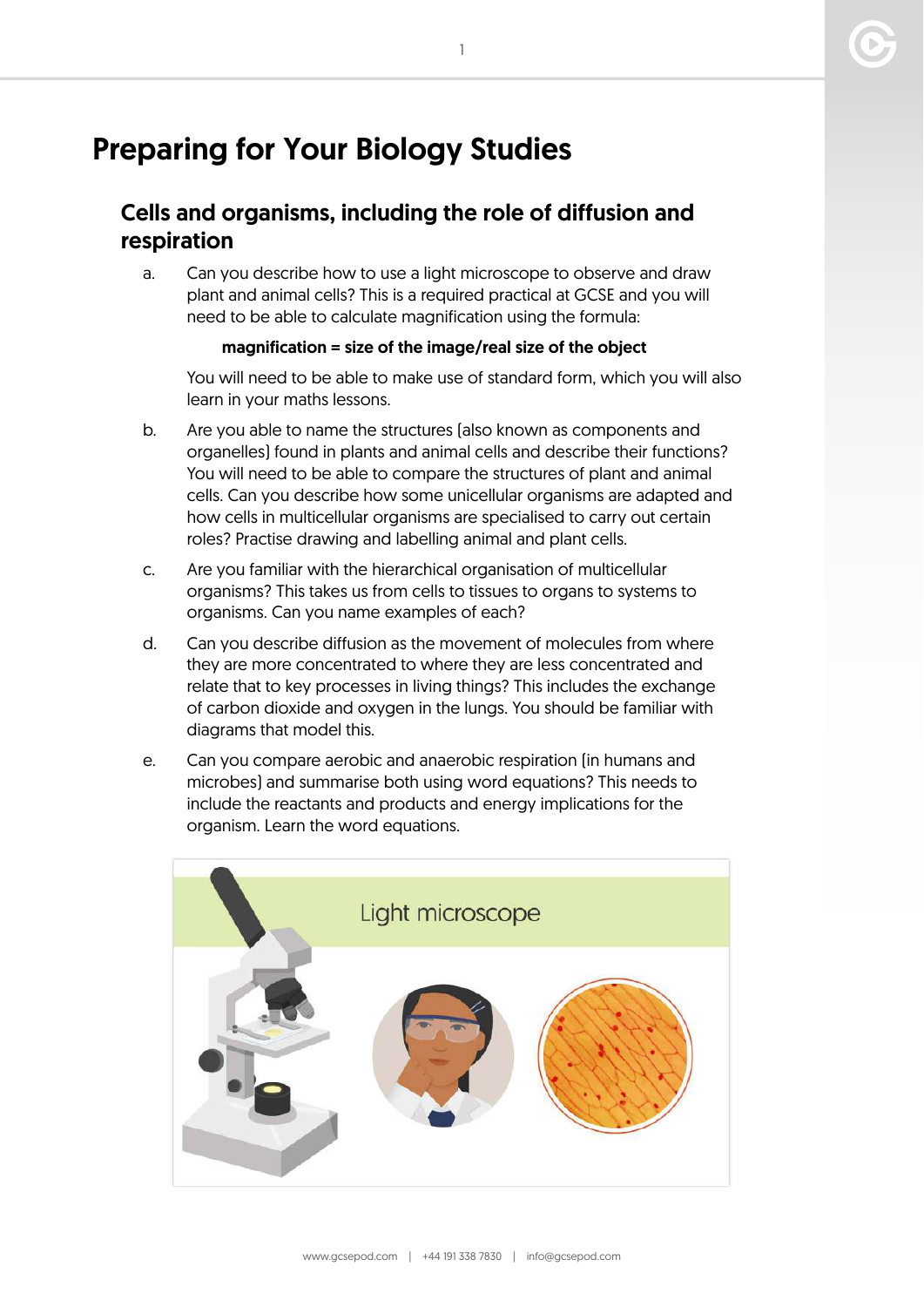# Nutrition and digestion

- a. Can you name the contents (carbohydrates, proteins, lipids, vitamins, minerals, fibre and water) of a healthy human diet, why each component is needed and sources of them in our food? Summarise this in a table.
- b. You will need to know the parts of the digestive system and the ways in which it is adapted to help digest and absorb food. This should include the role of enzymes and of bacteria in the gut.
- c. Are you able to calculate energy requirements of different diets, for example a pregnant woman, an athlete, and an office worker? Can you relate imbalances in the diet to dietary diseases such as deficiency and obesity?
- d. Can you describe how a green plant gets the nutrients it needs from the soil and makes carbohydrates in its leaves?

# Photosynthesis, including the adaptations of a leaf

- a. Learn the word equation that summarises photosynthesis. Can you relate the structure of the leaf to the requirements for photosynthesis? Practise drawing a section through a leaf and labelling it, identifying each feature in relation to its contribution to photosynthesis.
- b. Learn the role of photosynthesis in the carbon cycle and practise drawing a simple version of the carbon cycle to show the relationship between photosynthesis and the other processes that contribute to carbon stores and carbon dioxide in the atmosphere.

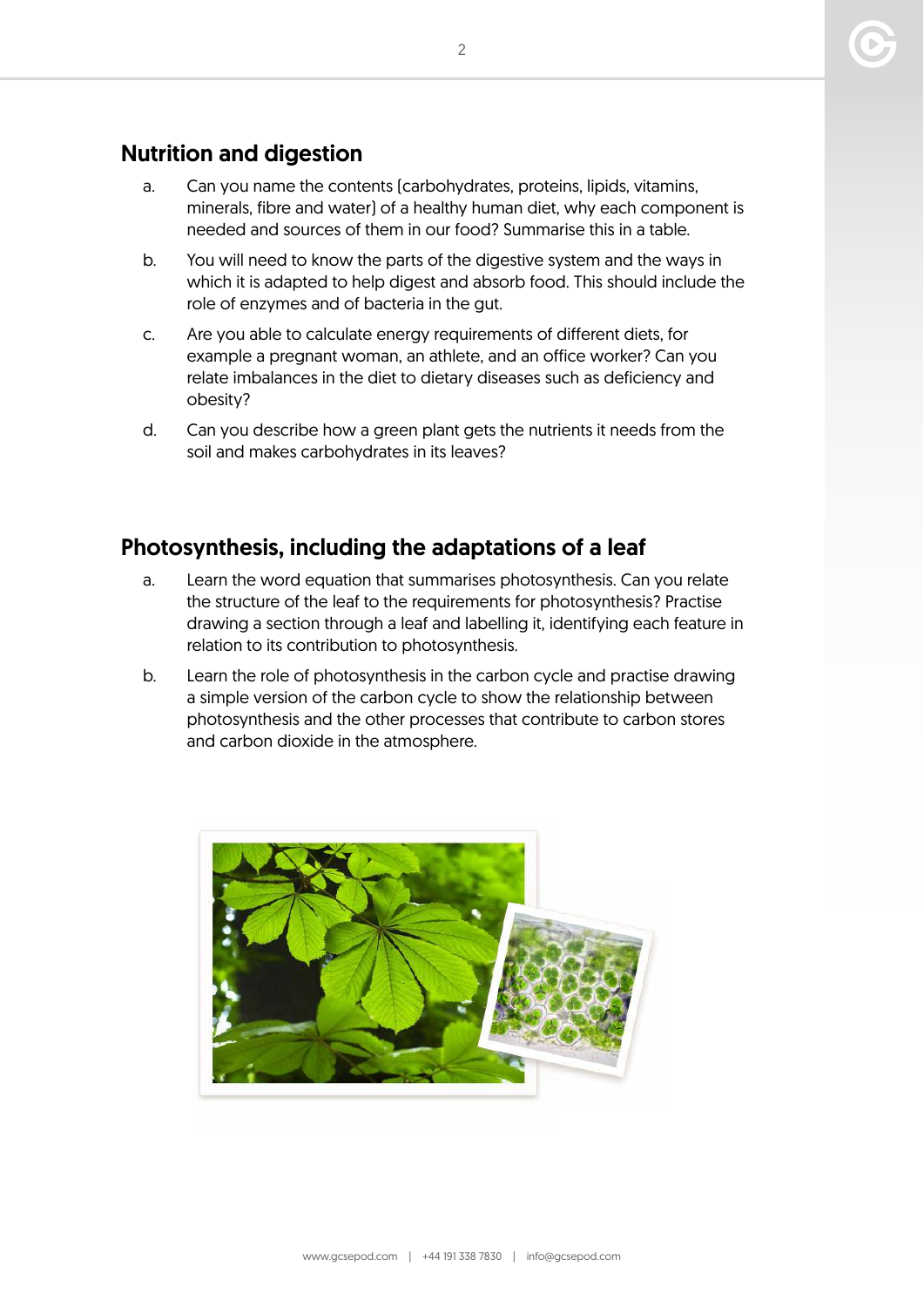# Evolution and extinction

- a. Learn the definition that "heredity is the transfer of genetic formation from one generation to the next". Can you describe the role of DNA, genes and chromosomes in heredity and the role of the scientists Watson, Crick, Wilkins and Franklin in establishing the model of the DNA molecule?
- b. Can you explain the difference between continuous and discontinuous variation between individuals of the same species and name examples of such variation? Are you familiar with how these differences may be measured and displayed in graphs?
- c. The differences (variation) between species and between individuals of a species mean that some are better adapted for their environment, so are more likely to survive and pass on this adaptation and this drives natural selection. Learn some examples of how animals and plants are adapted to their environment and be able to relate that to successful competition.
- d. Environmental changes can lead to species being unable to compete or have poor adaptation and this can lead to extinction. This is where every individual from a species has died and that species no longer exists. Can you name examples of species that have become extinct? Human activity is also leading to extinction but we have taken steps, such as gene banks and seed banks, to preserve species for the future.
- e. Can you explain why it is important for us to preserve biodiversity (the variety of living things) on Earth?



### Inheritance and genetics, competition and interdependence

- a. Can you draw and interpret simple food webs and food chains and describe the relationships between species in them? You should be able to identify producers and different levels of consumers and recognise that there is interdependence between different parts of an ecosystem. This includes the dependence on insects for pollination by many flowering plants.
- b. Can you explain the importance of insects, such as bees, to the security of human food supply?
- c. Can you describe examples of how living things affect their environment and are in turn affected by it? This includes the behaviour of humans and how toxic materials that we have used and discarded find their way into other things and accumulate in their tissues. You should be able to name examples of this, such as the use of the pesticide DTT, lead in petrol and the steps that were taken to lower impact.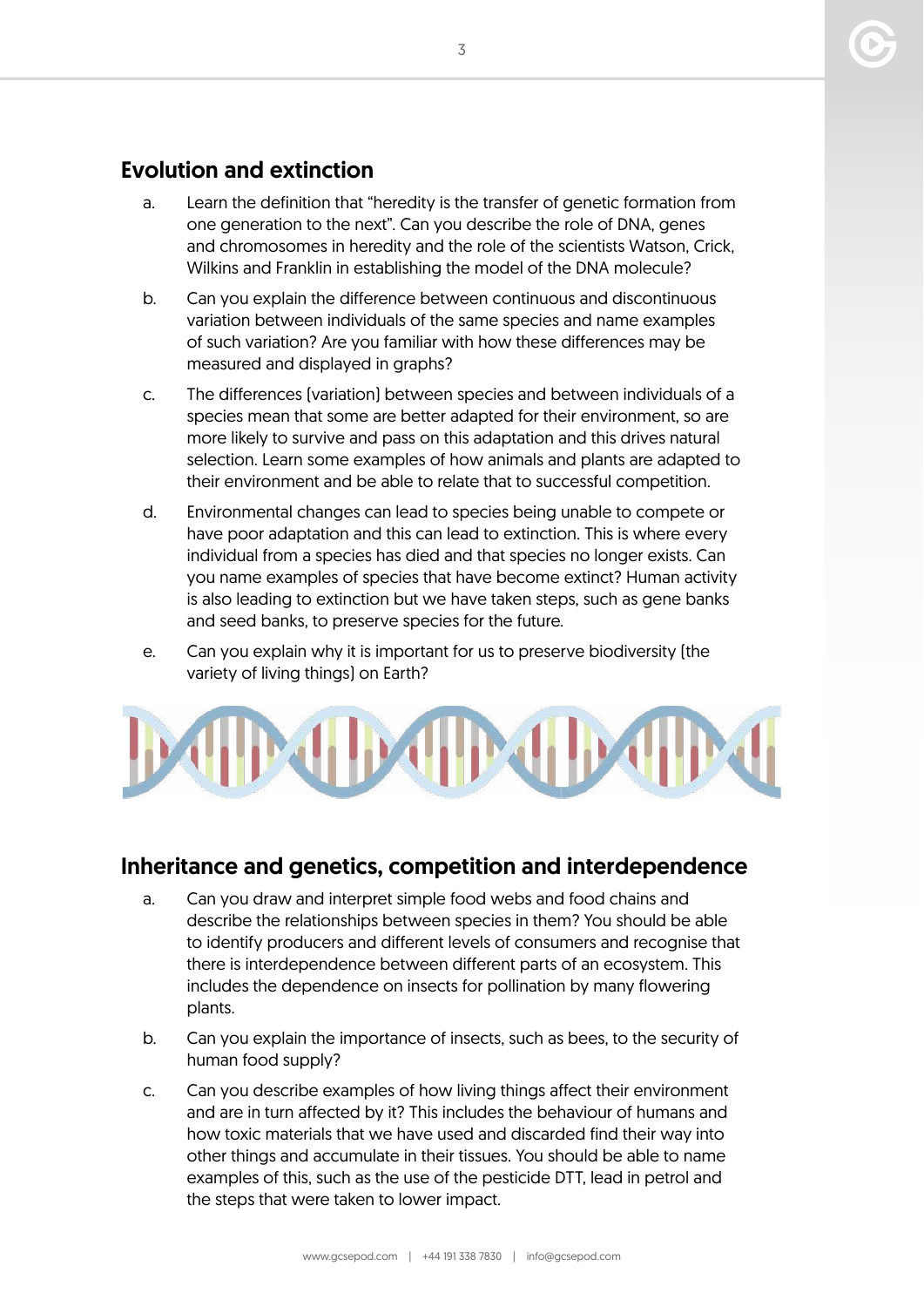# Reproduction in mammals (with humans as an example) and flowering plants

- a. Can you label the parts of the male and female reproductive systems? Practise labelling diagrams of them.
- b. Learn the key stages of the menstrual cycle and be able to define gametes (the sex cells), fertilisation, gestation and birth and the role that each stage plays in the perpetuation of human life. Can you identify healthy and unhealthy choices for lifestyle and diet during pregnancy?
- c. Practise drawing and labelling diagrams of a flowering plant. Can you relate the structure of flowers and pollen to wind and insect pollination? Can you describe the structure of a seed and name different methods of seed dispersal? Are you able to describe a scientific investigation into methods of seed dispersal, such as size of sycamore related to distance dispersed?

# Gas exchange in humans and in plants

- d. Can you describe the structure and function of the gas exchange system in humans and how it is adapted to make it more efficient?
- e. Can you describe the steps in the breathing mechanism to move air in and out of the lungs and relate that to a model that you have seen (bell jar and rubber diaphragm)? Can you describe a simple experiment that would allow you to measure lung volume?
- f. Can you explain the impact of asthma, exercise and smoking on the breathing system?
- g. Can you explain the role of the stomata in the leaf of a plant in gas exchange? Practise drawing the guard cells and the opening and closing of the stoma.

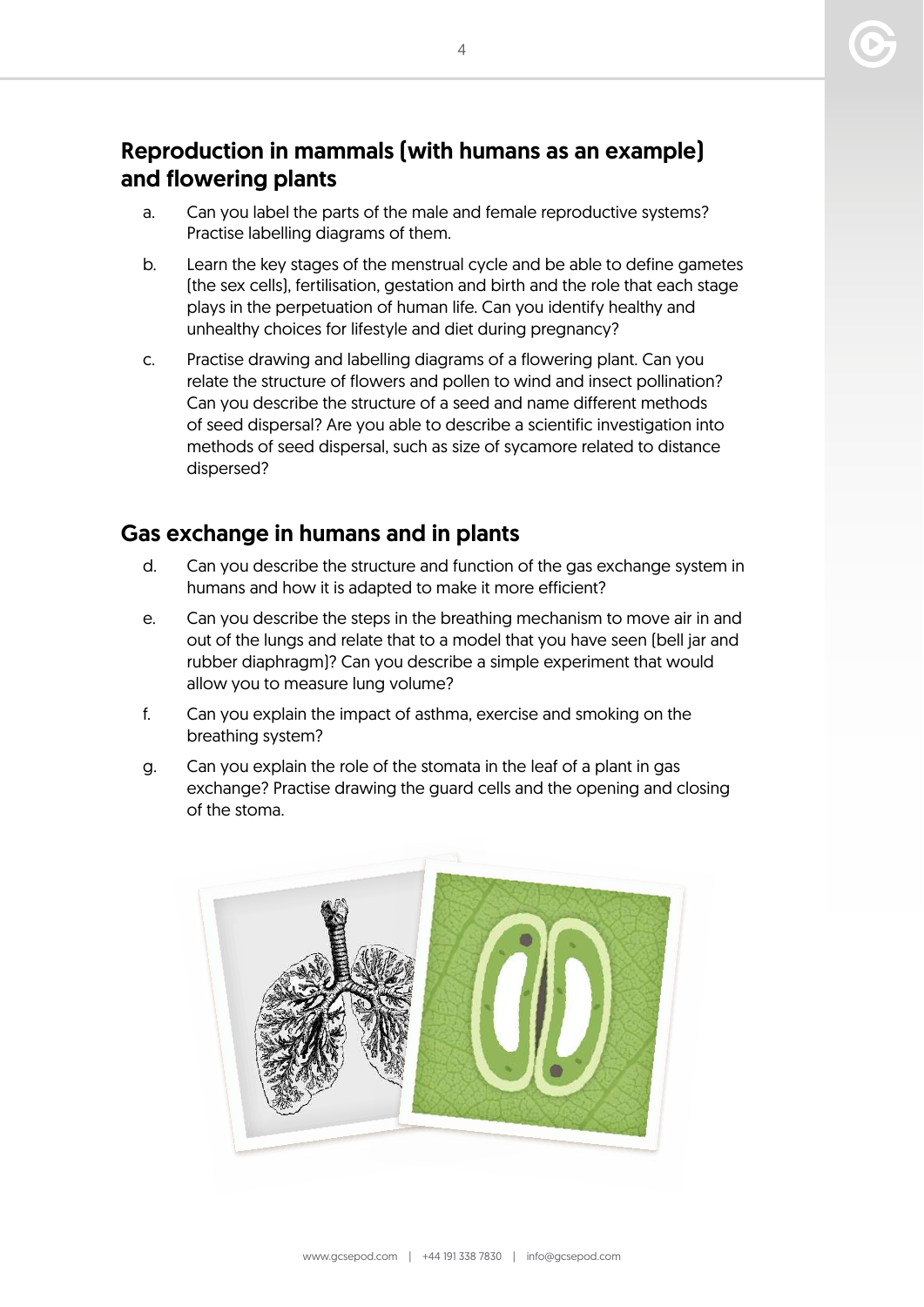# Preparing for Your Chemistry Studies

### Particles and states of matter

- a. Can you describe how particles in the three different states will behave? Can you explain gas pressure in terms of the movement of particles? You should be able to identify states from descriptions of the behaviour of the particles or from simple diagrams. You should be familiar with the use of the state symbols s (solid), l (liquid), g (gas) and aq (aqueous or in solution). Practise drawing the particles in solids, liquids and gases.
- b. Can you name the different changes of state (melting, freezing, evaporating, condensing) and explain them in terms of the energy and movement of particles? Write down why ice and iron have different melting points, using the idea of forces between the particles in your explanation. Write an explanation of why salt is able to dissolve in water in terms of what happens to the sodium and chloride ions in dissolving.



# Atoms, elements and compounds

- a. Can you define the terms atom, element, compound and mixture and explain the differences between them? Can you name examples of each?
- b. Are you confident in your knowledge of the use of chemical symbols to represent elements and the formulae of commonly encountered compounds? Learn the symbols of the first 20 elements of the periodic table and formula for water, carbon dioxide, sodium hydroxide, ammonia, ammonium hydroxide and hydrochloric, nitric and sulphuric acids.
- c. Can you recall and compare the properties of metals and non-metals? Are you able to give examples? Can you describe or predict the properties of different elements according to where they are on the periodic table?
- d. Can you draw and label a simple model of an atom? Practise doing so. Do this for each of the first 20 elements of the periodic table if you can.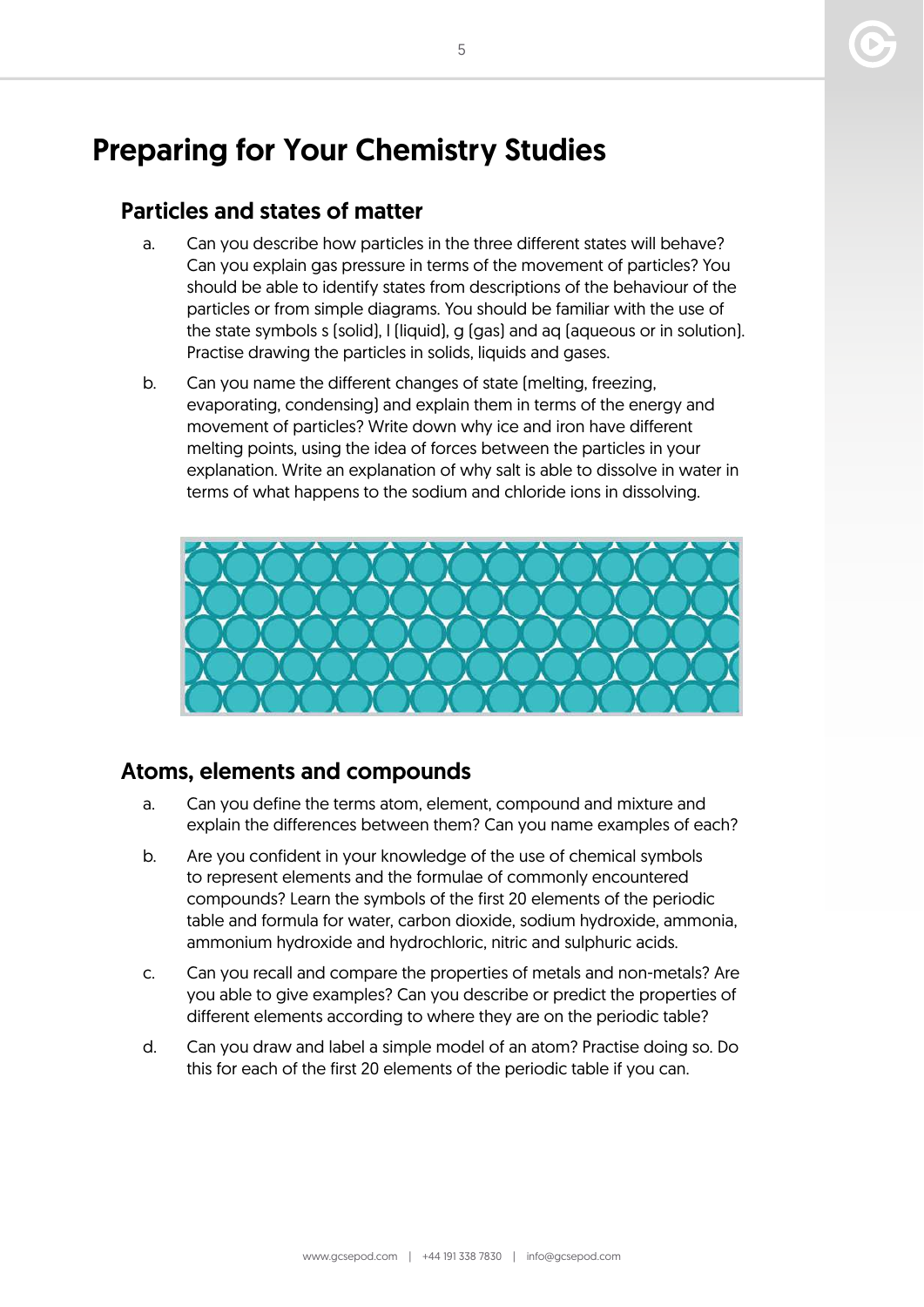# Pure and impure substances

- a. What is meant by a pure substance in chemistry?
- b. Can you name examples of mixtures? Do you understand that a solution is a mixture and can you explain what happens to the particles in the solid when it dissolves? What mass does 5g of salt dissolved in 100ml (g) of water have? Why?
- c. Can you describe how to carry out different methods of separating the components of a mixture, including filtration, evaporation, distillation, and chromatography?
- d. Can you define diffusion as the movement of particles of a liquid or gas from a region of high concentration to one of low concentration and explain it in terms of the movement of the particles? Can you use this knowledge to predict what will happen to the movement of particles in different situations?

# Chemical reactions

- a. Can you explain chemical reactions as a rearrangement of chemical bonds and the changes that would be observed to indicate that a reaction has taken place? These include a change in temperature, colour or state or the production of light or sound as energy changes. Can you recall the law of the conservation of mass (and energy)?
- b. Can you represent chemical reactions as word equations and symbol equations? Have you interpreted symbol equations? Practise writing in longhand what is represented in different chemical (symbol) equations. Show these as word equations too.
- c. Can you explain what would happen in different kinds of chemical reactions such as combustion, thermal decomposition, oxidation and displacement? Can you name different examples of each?
- d. Can you define acids and alkalis in terms of their role in neutralisation reactions and place acidic and alkaline substances on the pH scale? Can you name different indicators and the colours they change to in different conditions of acidity and alkalinity? This includes the use of universal indicator, the pH scale and the range of colours that we see. Learn these and the pH of common substances.
- e. Learn the general equations:

#### Acid + metal —> a salt + hydrogen

and

#### Acid + alkali —> a salt + water

f. You should be able to write word equations for common examples of those general equations and ideally also the balanced chemical equations. Remember that hydrochloric acid will produce salts that are chlorides, nitric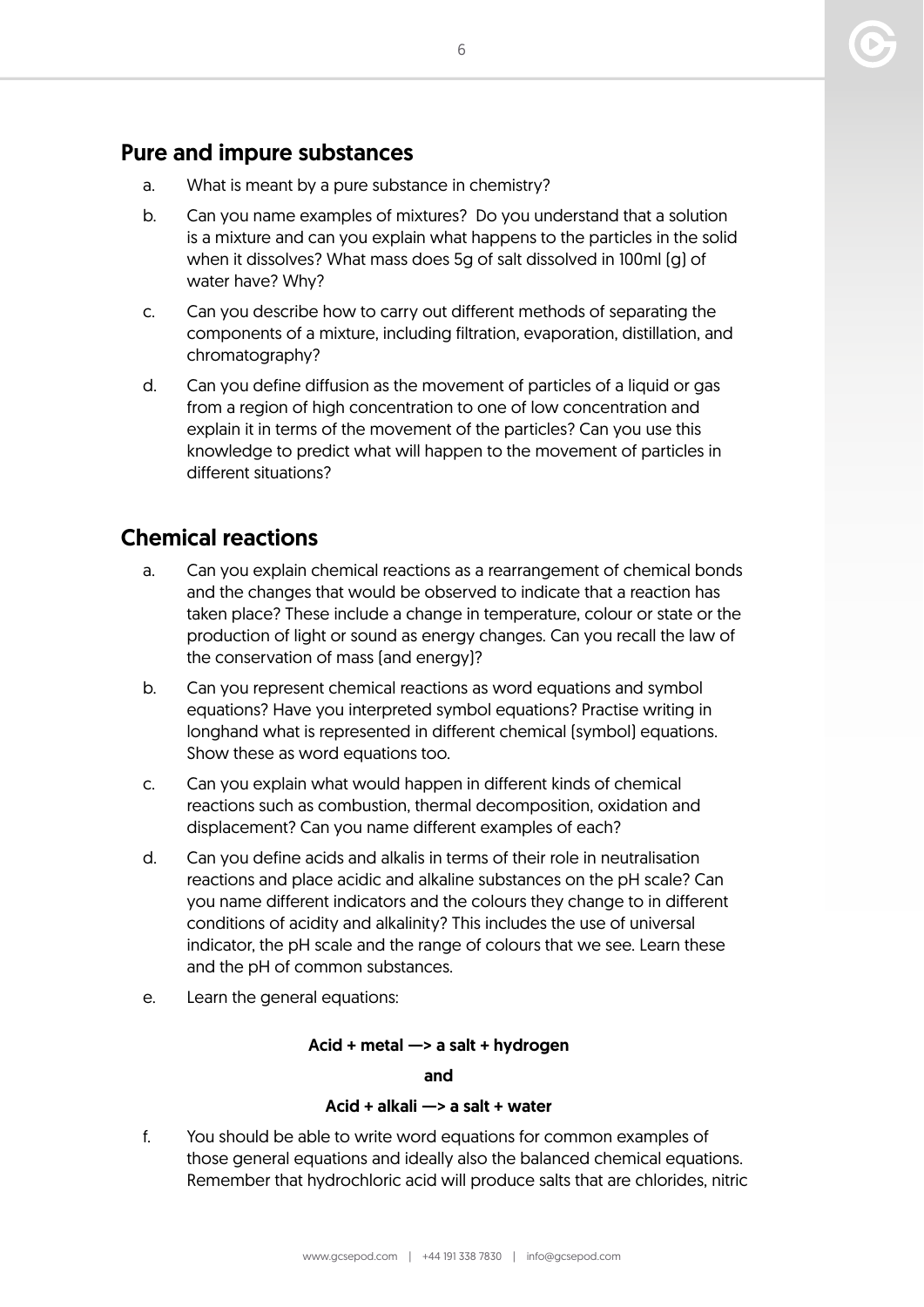acid will produce salts that are nitrates and sulphuric acid will produce sulphates. The name of the metal (or ammonium) comes at the start of the salt. Write word and balanced equations for the reactions of lithium and calcium with each of the three commonly encountered acids.

# The periodic table and materials

- a. Can you recall and compare the properties of metals and non-metals? Are you able to give examples? Can you describe or predict the properties of different elements according to where they are on the periodic table?
- b. Can you explain the creation of Mendeleev's version of the periodic table and describe its features? Can you define the terms group and period in relation to the periodic table?
- c. Are you familiar with the reactivity series of metals and carbon? Practise 'read, cover, write, check' with it until you have learned it.
- d. Can you relate the use of carbon to extract metals from their compounds to the reactivity series? You should be familiar with the extraction of copper and iron in this way.



# The Earth and atmosphere

- a. Learn the composition of gases in the Earth's atmosphere and be able to express these as percentages and fractions. Practise drawing the gases of the atmosphere in a labelled pie chart.
- b. Can you describe the processes in the carbon cycle, such as photosynthesis, combustion, respiration, decay, the development of fossil fuels and the role of the world's oceans and marshes in contributing to the atmospheric reservoir of carbon dioxide? Practise drawing the carbon cycle diagram.
- c. Can you describe the production of carbon dioxide by humans and explain arguments for and against human activity causing the greenhouse effect that is leading to global warming? Can you explain the impact of climate change on the environment and the implications of rising sea levels?
- d. Learn some examples of the natural resources that humans use. Can you explain the difference between finite and renewable resources? Can you explain what we mean by reduce, reuse and recycle? What are the benefits of this approach?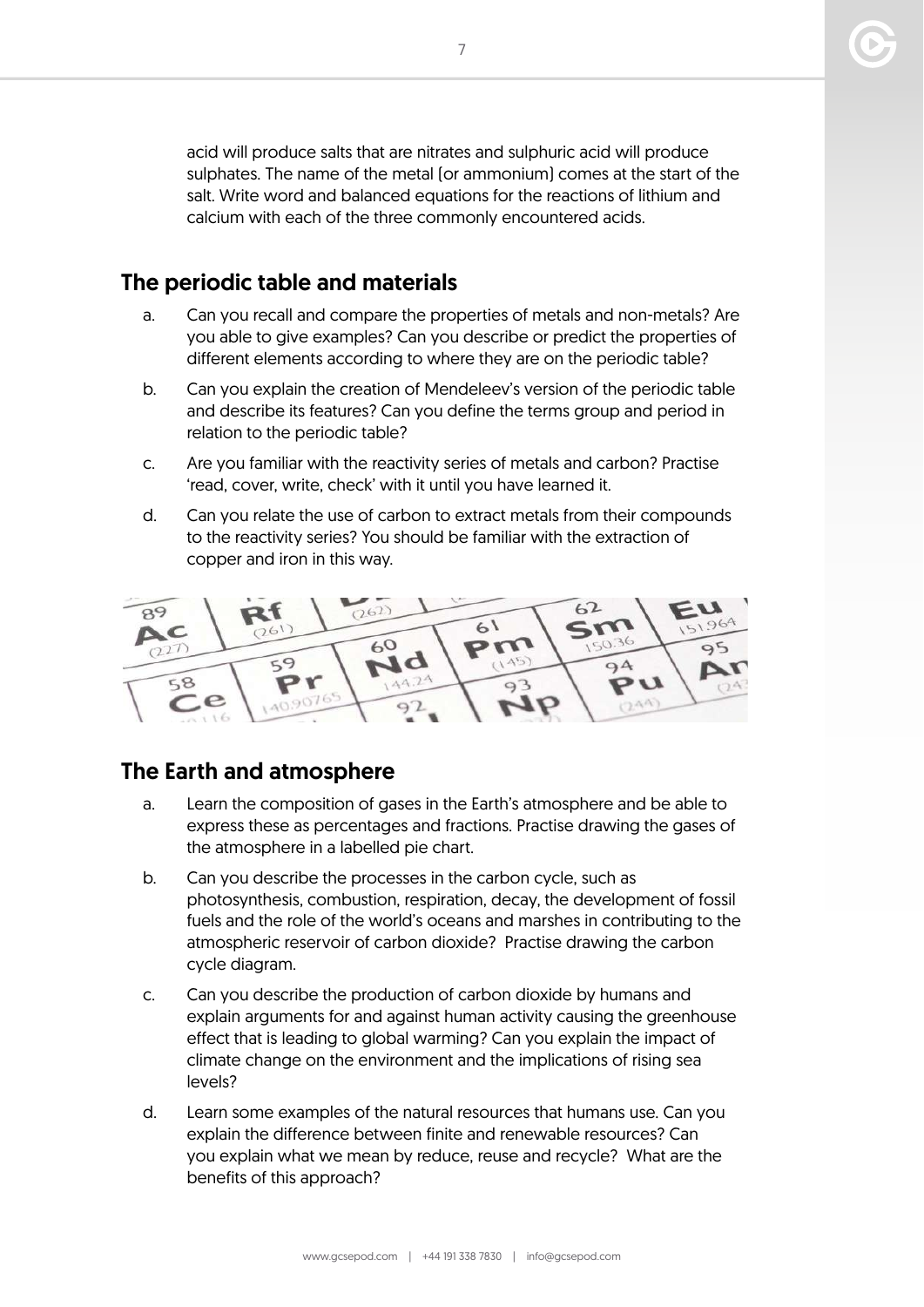# Preparing for Your Physics Studies

# **Magnets**

- a. Imagine you have a tray of assorted items bits of metal, pieces of wood, bits of plastic, etc. You've been told that several of the items are magnets and that your job is to sort them all out into three groups: magnets, magnetic items and nonmagnetic items. Suggest how you could do this.
- b. Some magnets are bar magnets but they can be other shapes too. These ones are circular magnets, with the North pole on one face and the South pole on the other.
- c. Look at this arrangement of circular magnets. The upper surface of the top magnet is a South pole. Make a quick sketch of the set up and see if you can label all of the other poles as either North or South.





- d. Now look at this arrangement. The upper surface of the top magnet is a South pole. Again, make a sketch and label all of the poles.
- e. On this sketch, see if you can add the magnetic field lines in the gaps between the magnets. Remember that the lines go from North to South.

# Motion and forces

#### Distance, speed and time

Rebecca walks from home to the shop to buy some fruit and a bottle of milk, which she then brings home. Using an app on her phone she can measure the distance she has walked. On a graph, the data looks like this: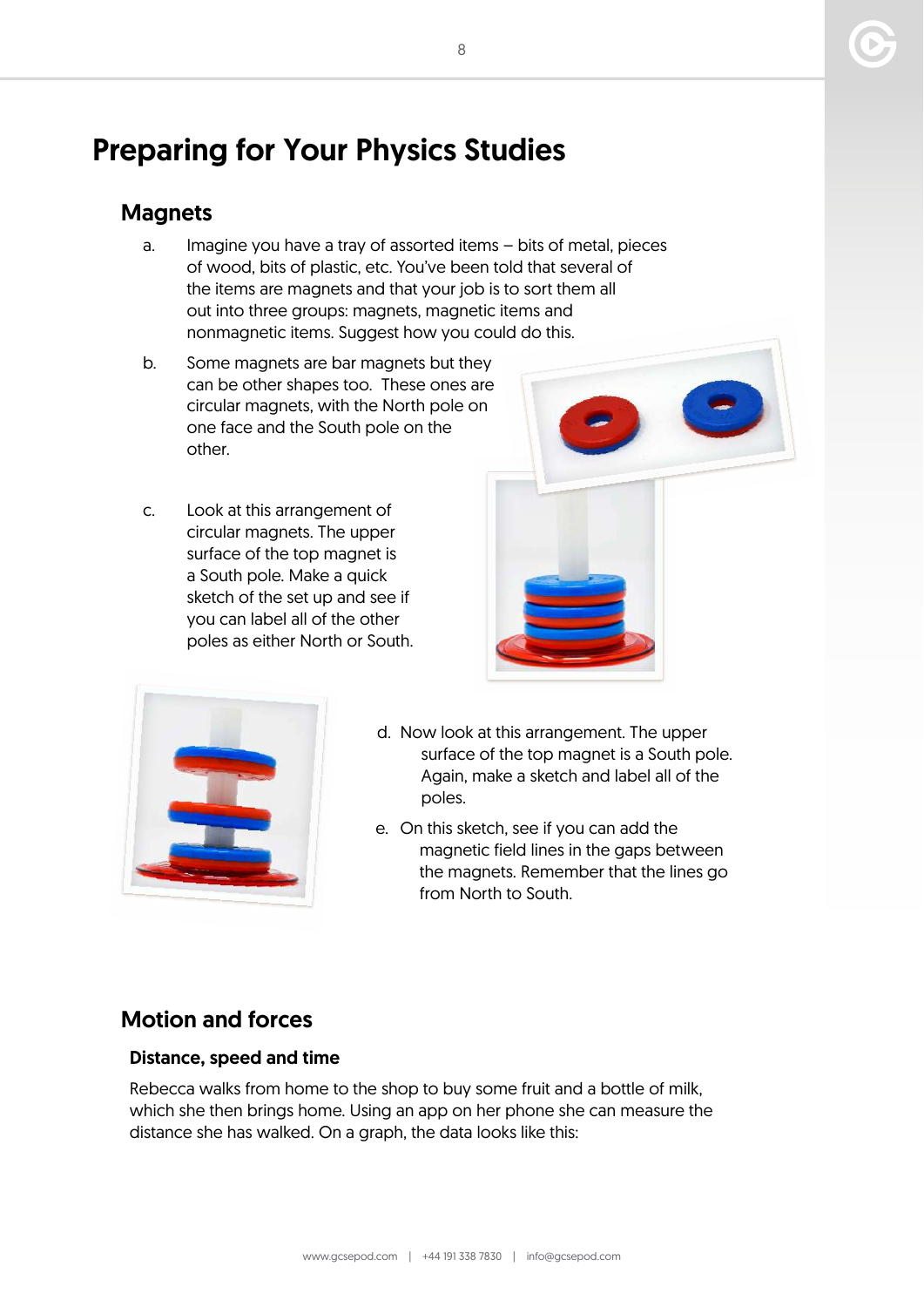

- Write down everything that you can about the graph and the journey that it shows.
- What units have been used to measure:
	- a. Distance?
	- b. Time?
- How far does Rebecca live from the shop?
- Look at the graph and use it to work out:
	- a. How long it takes her to walk to the shop.
	- b. How long it takes her to walk back.
	- c. How long she spends at the shop.
- We can do some calculations on her speed.
	- a. What is the formula to work out speed from distance and time?
	- b. Look at the units of distance and time; what units will speed be in if it is worked out from these?
	- c. What is her speed when walking to the shop?
	- d. What is her speed when walking back?
- Acceleration is a measure of how speed is changing.
	- a. At which points on the graph is there a change of speed?
	- b. Explain how you recognised those.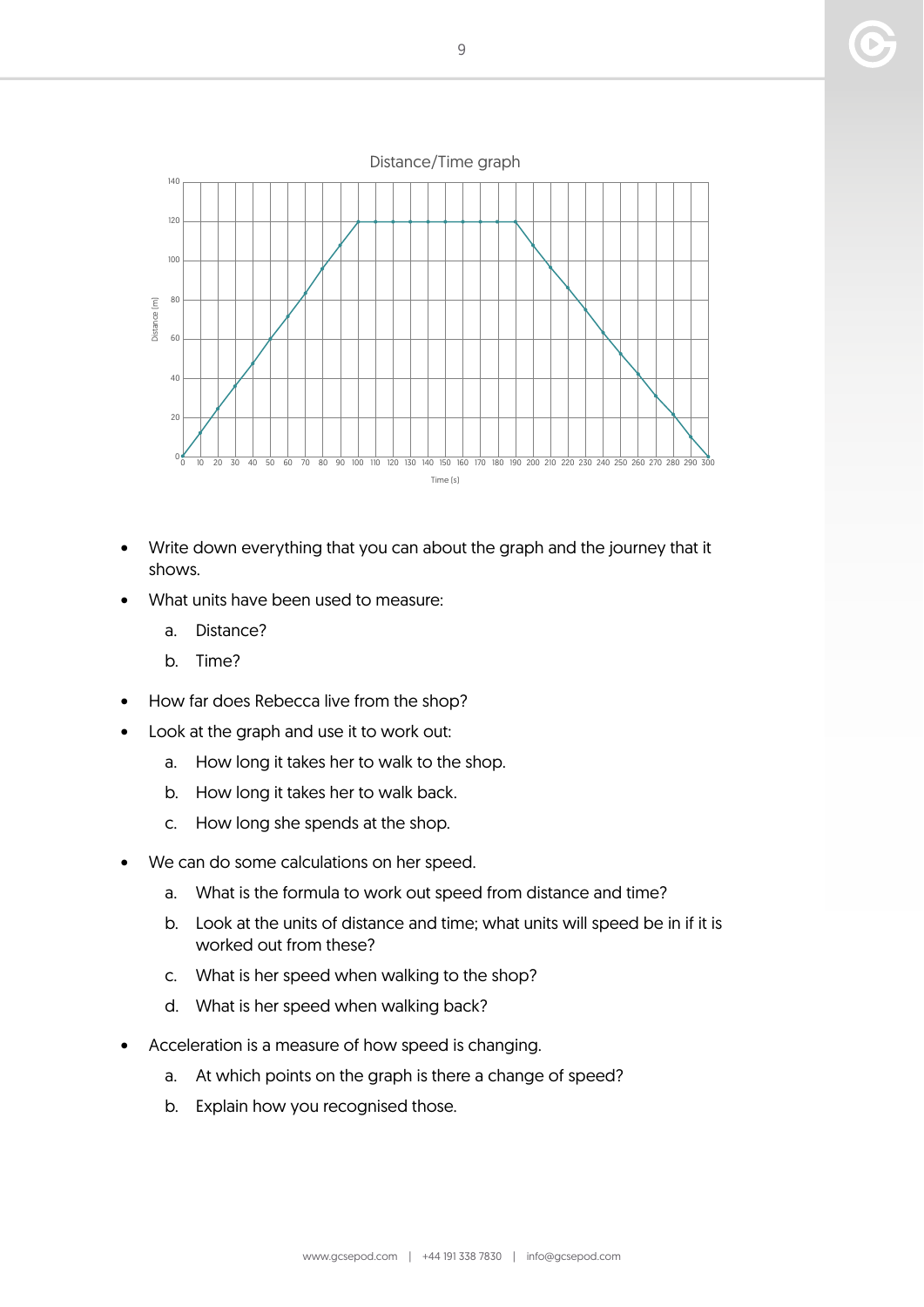#### Motion

This picture shows an experiment to investigate motion. A model railway wagon has been set up on a length of track. There is a pulley at the end of the track.

Some weights are attached by means of a piece of string to the wagon; the string goes over the pulley. When the weights are released the wagon accelerates along the track.

a. What will happen to the speed of the wagon as it travels along the track?



b. How do you think the motion would alter if the experiment was repeated with a larger weight? Try to use the words 'speed' and 'acceleration' in your answer.

This is a picture of the wagon on the track.



- c. Which direction is the force due to the weights acting?
- d. Do a simple sketch of the wagon and show this force by means of an arrow to show the direction it is acting in.
- e. There are other forces acting on the wagon as well friction and air resistance. Add arrows to your diagram to show these too.

# Circuit symbols and circuits

It is useful when drawing circuits to use symbols rather than having to draw pictures of the actual components every time. Here are some symbols; see if you can work out what each of them means. Some of them you may know but others you may have to research.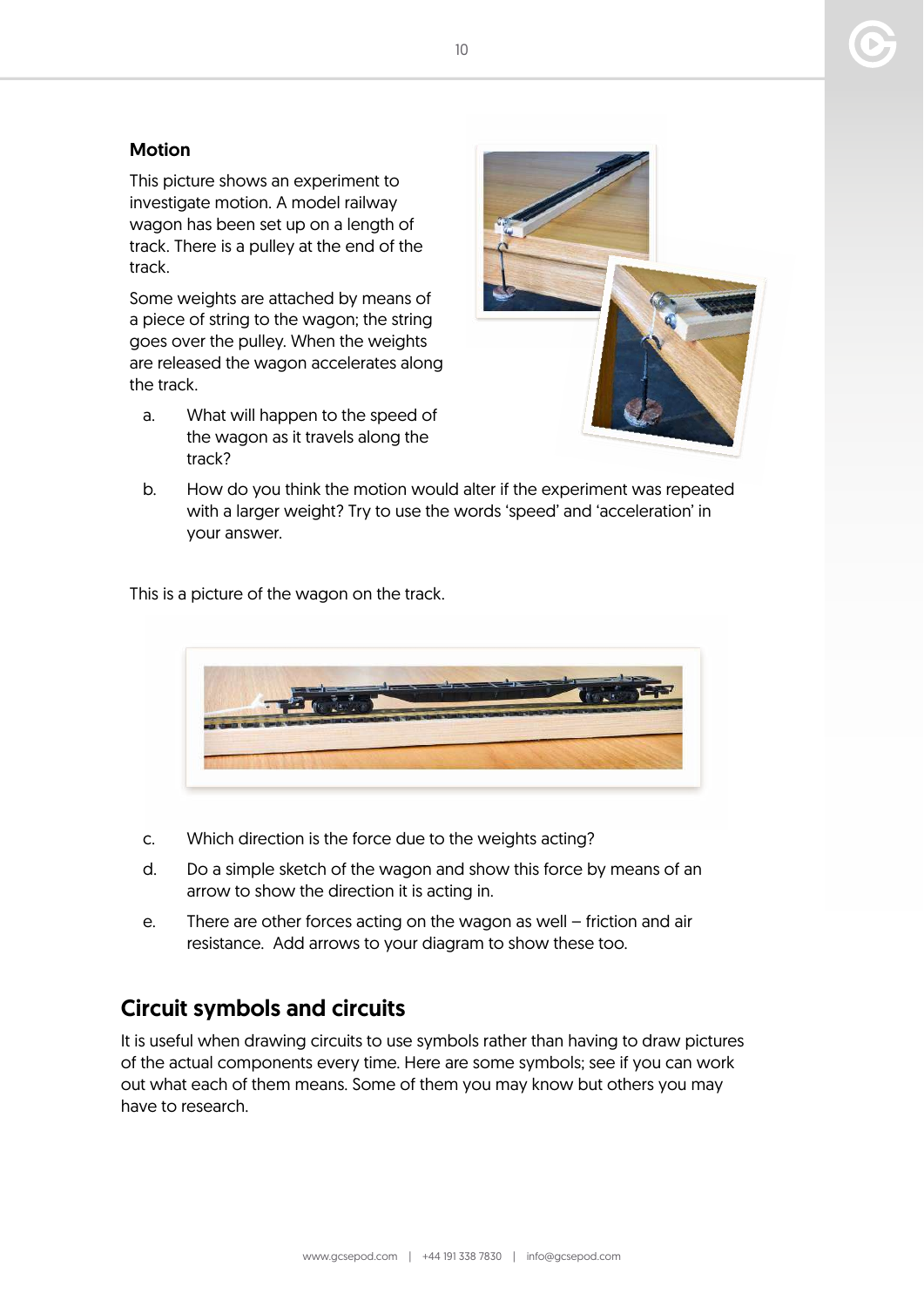

a. Practise drawing the circuit symbols. Your knowledge of this is often tested at GCSE.

These questions are about current flowing in a circuit. You may have done some work on this either using batteries or power packs. The questions refer to batteries, but the ideas are the same if power packs were used instead.

- b. Draw a circuit with a battery, a switch and a bulb. Imagine setting this up and getting the bulb to light. Think of the bulb as being at 'normal brightness'.
- c. Now draw another circuit with a battery, a switch and two bulbs in series. Describe the brightness of these bulbs in relation to 'normal brightness'.
- d. Now draw a circuit with a battery, a switch and two bulbs in parallel. Describe the brightness of these bulbs in relation to 'normal brightness'.
- e. Imagine that one of the bulbs was faulty and had stopped working. Describe how this would affect the series circuit and the parallel circuit you drew before.
- f. In the mains electricity circuit in a classroom or in the home various appliances can be plugged in. Suggest whether this is a series or a parallel circuit and explain your answer.

#### Pressure

#### In solids

Lucy has a job driving large machinery on building sites. She drives a huge caterpillar tractor with wide tracks that will go over soft mud. She goes to work on a bike. "It's weird" she says "I spend all day driving over soft mud without any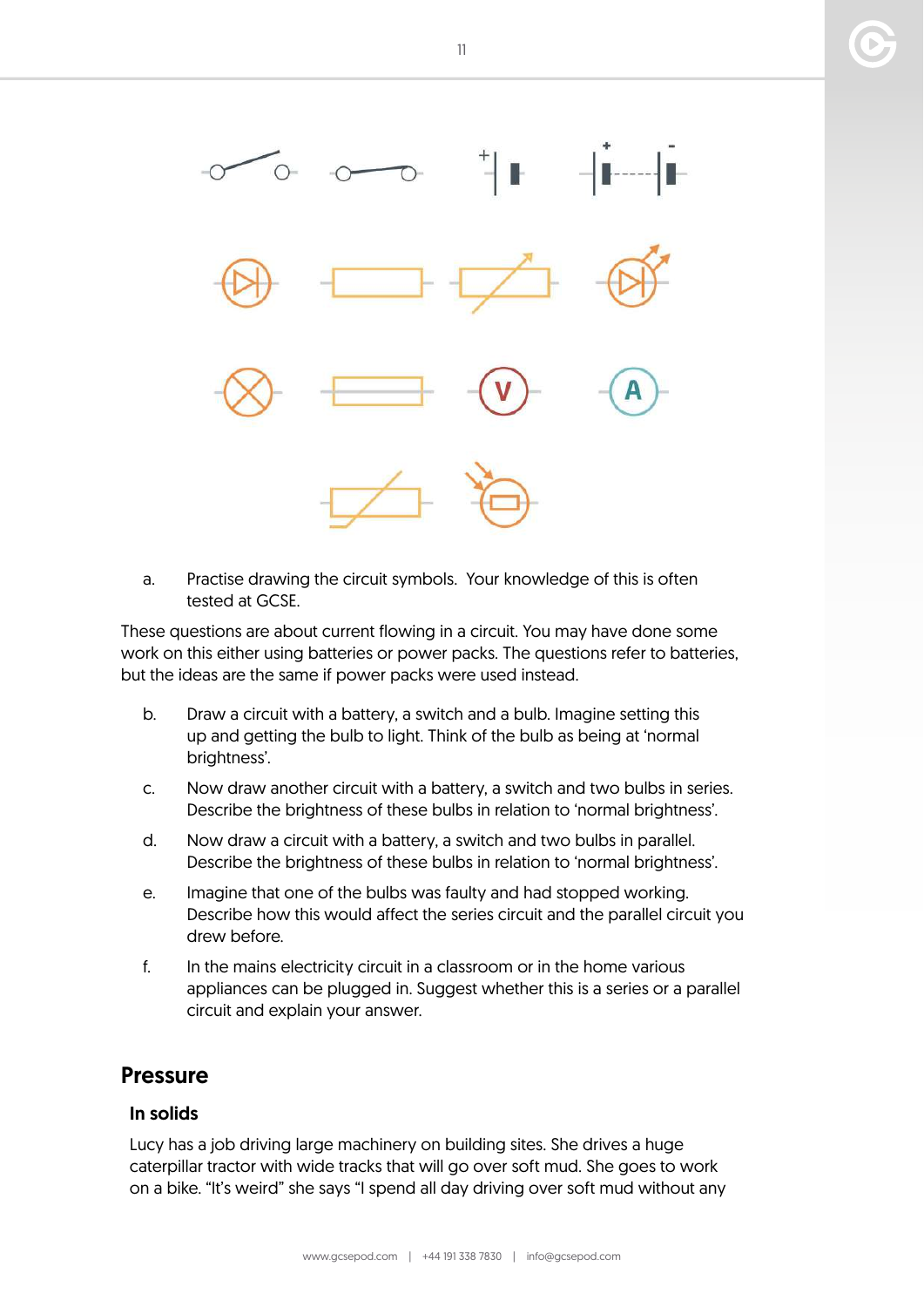www.gcsepod.com | +44 191 338 7830 | info@gcsepod.com

difficulty but when it's time to go home there's no way I can ride my bike on this

- ground. I just sink in, even though me and my bike weigh a fraction of the tractor." a. Explain why the bike gets stuck in the mud and the tracked vehicle doesn't.
	- Your answer should include the words 'area', 'force' and 'pressure'.

#### In fluids (liquids and gases)

This picture shows an experiment on water pressure. A large plastic bottle has had some holes made in it at different points. The bottle has been filled with water and the water is running out.

- a. What do you notice about the different jets of water? Suggest a reason for this.
- b. Three students are discussing why the jets are like this. Comment on what each of them says and indicate which you think is the best answer and why.
	- Anil says, "I think the water pressure is greater nearer the bottom of the bottle – that's why the upper jet
		- comes out the shortest distance from the side of the bottle."
	- Bea says, "I think the water pressure is higher up the bottle. Pressure always gets more when you go higher – that's why your ears pop in an express lift."
	- Carl says, "I don't think the pressure of the water varies nothing is compressing the water. It's just sat there in the bottle."

Think about the collapsing can experiment that you might have seen demonstrated for you. If you haven't seen it, or want a reminder, it can be found easily on YouTube (DO NOT TRY THIS AT HOME).

c. Why is it that the can collapses when inverted (turned upside down) in the water? Use your knowledge of particles and pressure to explain it.

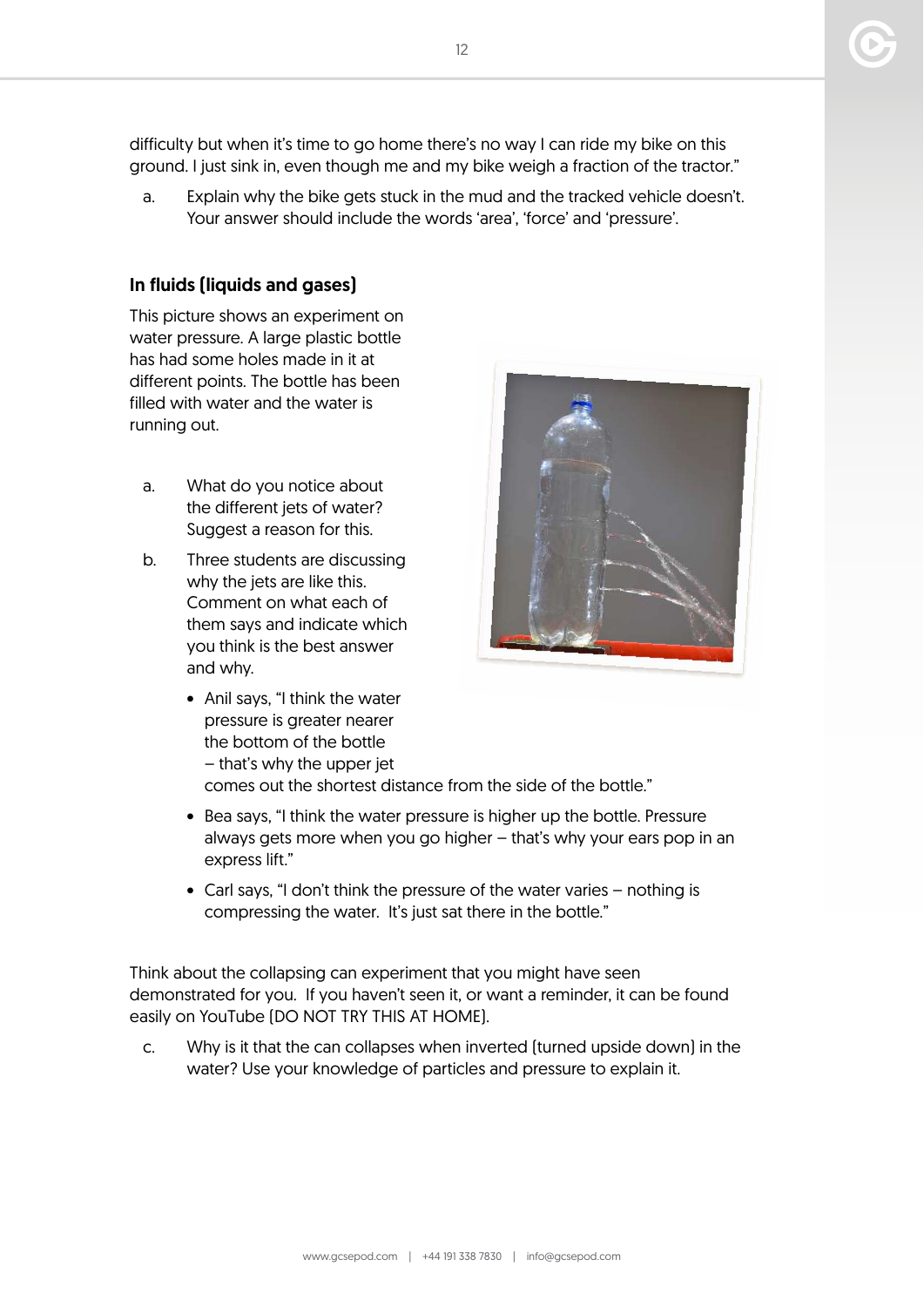# Applying a force to a material

Will's group are doing an experiment to see how an elastic band stretches when it is loaded. They set up an elastic band next to a ruler and they add weights to it.

They know that each of the weights applies a force of 1 Newton.



They were going to start with no load at all but when they tried this the elastic band went into an oval shape instead of hanging down straight so they decided to start at 1N. Each time they add another weight they record the length. They set up a pointer to take the readings with. They are using the scale down the right-hand side of the ruler, which is marked in centimetres. They decided to stop at 6N because the elastic band was tightly stretched and they thought it might break.

These are their results:

| Load (N) | <b>Reading on scale (cm)</b> |
|----------|------------------------------|
|          | 12.7                         |
| 2        | 13.6                         |
| 3        | 14.5                         |
|          | 15.9                         |
| 5        | 16.3                         |
| 6        | 17.1                         |



- a. Work out the difference between each pair of readings and find out how much it goes up by every time they add another Newton. Generally speaking, how much does the length increase for every Newton added?
- b. They got one of the readings wrong; suggest which one it was. What should they do about it?
- c. If they had found a way of keeping the elastic band straight with no load on it, what do you think its length would have been?
- d. Will says, "I think that adding the same extra load should cause the same extra extension, as long as we don't overdo it." Explain whether this is supported by their evidence.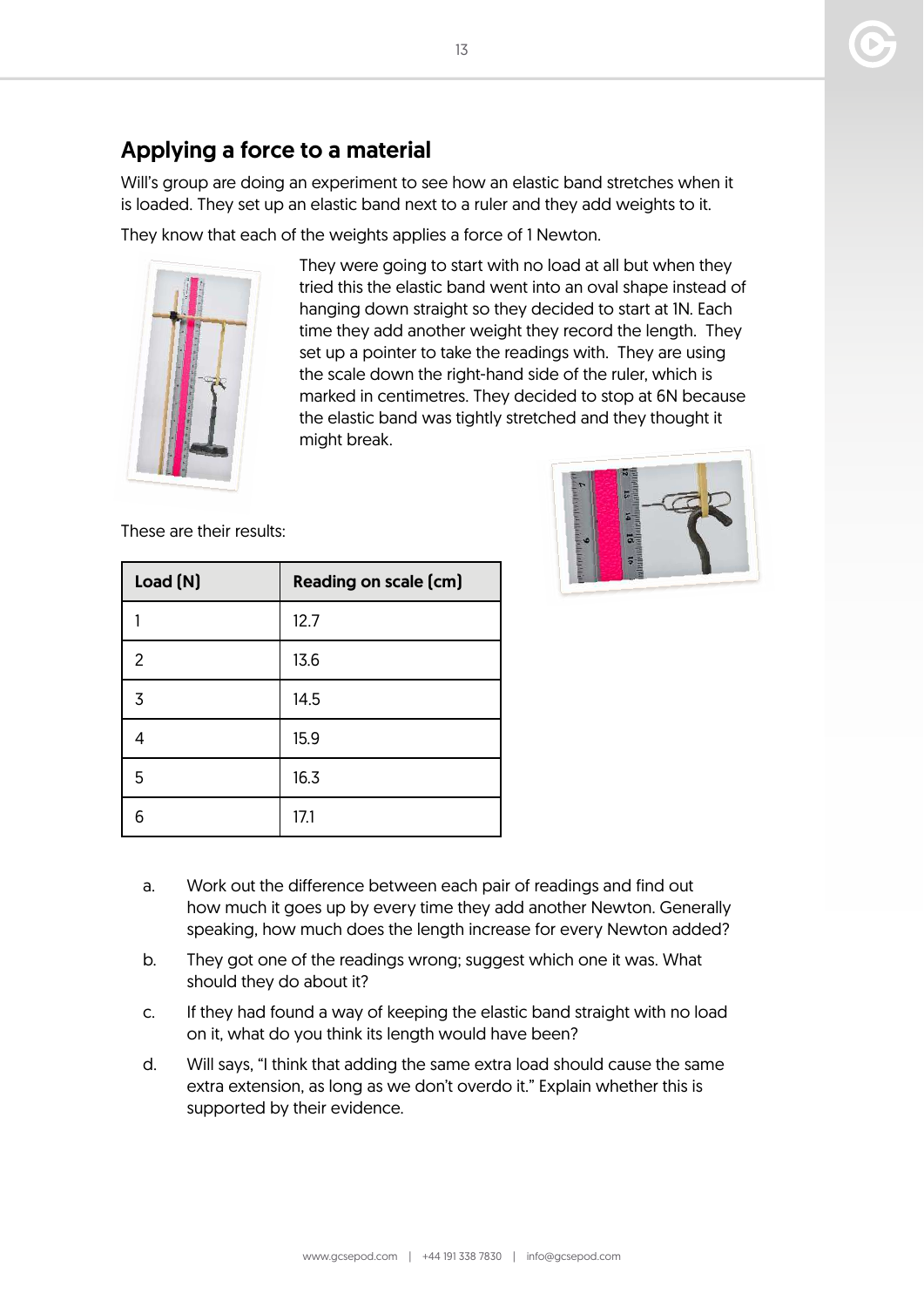# Scientific method

This is quite a tricky but important section as there are lots of words to learn the meaning of and many of them are quite similar. Unfortunately, you just need to put in the time to learn them!

- a. Can you describe what is meant by a hypothesis and a prediction? Can you explain the difference between the independent, dependent and control variables in a test?
- b. Can you define repeats, repeatable and reproducible? Can you identify possible sources of random and systematic error and can you define these?
- c. Are you familiar with the names of common chemical apparatus such as test tube, boiling tube, Bunsen burner, tripod, gauze, evaporating basin, beaker, measuring cylinder, conical flask, and thermometer and are you able to draw them using chemical notation?
- d. Can you read measurements from a ruler, a newton meter, measuring cylinder, a beaker and thermometer accurately and record them appropriately? Are you able to identify hazards in a practical procedure and suggest methods of reducing them?
- e. Are you familiar with the correct method for recording data and how to make your table of data clear? Can you do the same for graphs, including plotting the points accurately with a cross and drawing in an appropriate line of best fit (that shows the relationship between variables)? This might be a straight line but often, in science, is a curve.
- f. Can you identify patterns and trends in data that has been presented to you in diagrammatic, table or graphical form and draw a conclusion? Look at examples from your textbook or even in the news and write down trends or patterns that you see.
- g. Can you calculate the average (mean, median and mode) from a set of data? When calculating the mean, can you do so to an appropriate degree, with no more decimal places than the source data? Can you round numbers to the nearest decimal place?

# Scientific theories and models

This is another tricky and important section as you really need to understand how scientists work and communicate in your further studies of science. Put in the time and you will be rewarded!

- a. Models and theories change as we learn more and new evidence is gathered that helps us refine them. Write down the basics of the theory of "blending", which was the predominant belief of how heredity occurred before Darwin and Wallace. Compare that to the theory of natural selection.
- b. The development of the periodic table is another classic example of this development and refinement of ideas. List the way in which thinking